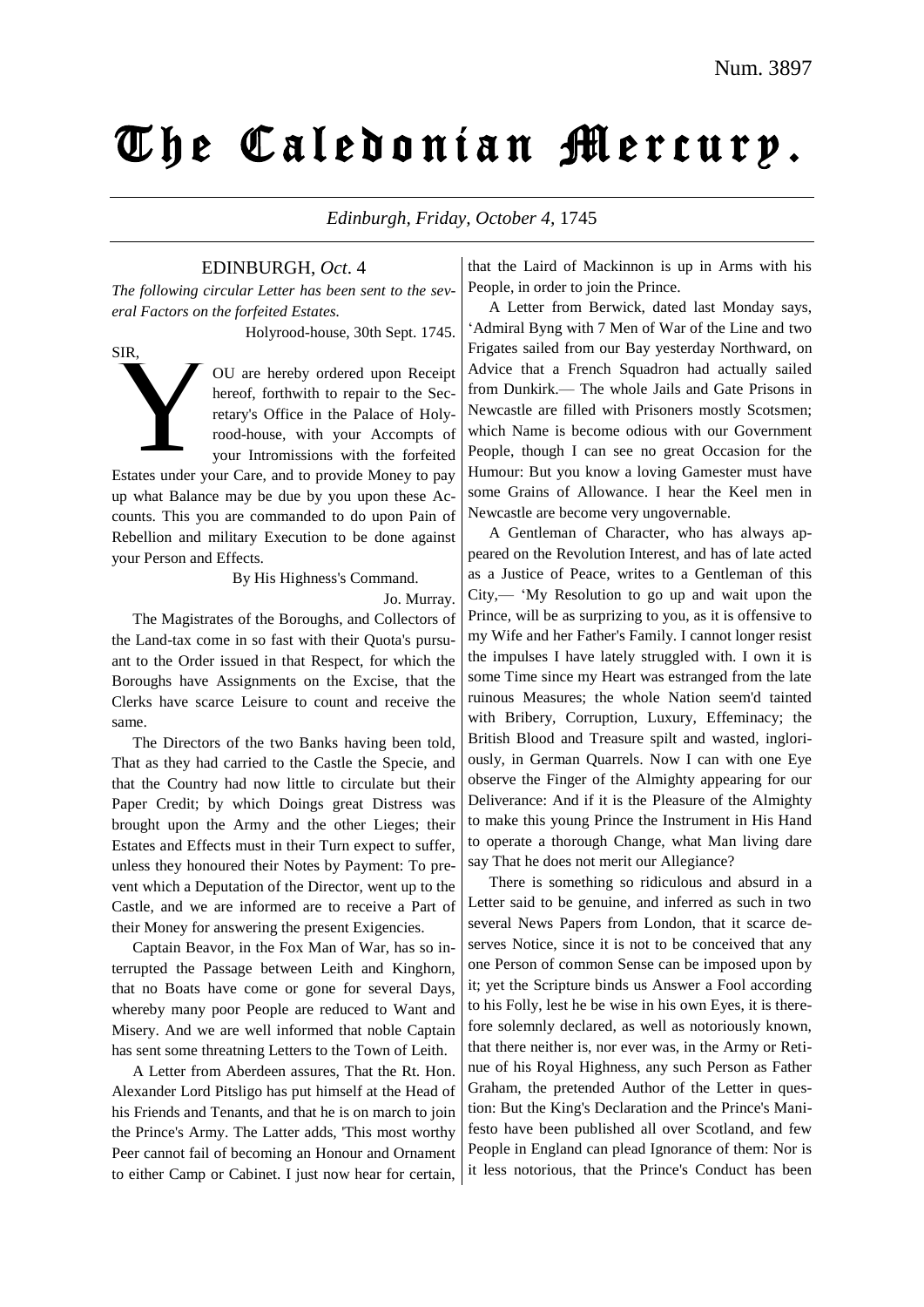strictly conformable to both of these ever since he came into the Country. In fine, the whole Series of the Letter is one continued palpable Lie; and notwithstanding the pretended Conversion of the hopeful young Nobleman and the Highland Laird it must be owned that Religion is as little talked of in our Army, tho' we all believe in God, as in any other now in Europe. Sure a Cause must be very bad that has occasion to be defended by such pitiful Impostures, and a Government very weak that hopes for Support soon from such sort of Frauds, whether pious or not, let the Godly determine. The Gentlemen, sent Deputies from the Army to the City of Glasgow, have reported, That the said City generously gave in Loan to his Royal Highness the Sum of 5000 l. Sterl.

A great many Gentlemen in the Shire of Inverness have also taken up Arms; and some of their Followers have used the Freedom to take the Loan of the Horses belonging to the Lord President of the Session. We hear the Macdonalds of Slate, Clanronald, with the Macleods, are to take their Route through Ross-shire, and by fair or foul Means bring the Clans of Mackenzie, Macraes, &c. along, with them. The Garrison of the Castle discharged several Cannon since our last, load with Grape Shot, whereby several innocent People of the Town have been wounded in the Grass market and other Places. Ever since Yesterday Morning we have been pretty easy: For the Highlanders having posted a small Guard at the West-Kirk, in order to prevent Interlopers from getting into the Castle by Wallace-tower, &c. the Garrison have turned their Cannon from battering Haddo's-hole Church, upon that of St. Cuthberts. But the above Guard, being composed of about a Score of Men newly raised in this City, and as such, supposed to know the Avenues of the Neighbourhood, the Garrison of the Castle finding they had not the Clans to deal with sallied yesterday Evening, and burnt down to the Ground the whole House of three Stories possessed by John Cathcart Gardner, and a little thatched House hard by in Livingston's Yards ; they also surprised and killed 2 of the Recruits, and by the Assistance of certain Persons of the Place, seized upon a Citizen of Edinburgh, and three more Recruits, whom they carried along to the Castle. Yesterday 110 Highlanders of Lord Lowdoun's Regiment, who were made Prisoners by the Prince's Army at Gladsmuir, having petitioned to be set at Liberty; on their swearing upon the Evangelists never again to carry Arms against the House of STUART, were accordingly enlarged, and received the Prince's Bounty to carry them home to the North. A Gentleman of the Name of Grant went North this Morning with requisitional Letters to the Lord of Grant and other Gentlemen his Vassals, Dependants, &c. to come up and join the Army. Yesterday the Right Honourable the Lord Viscount of Dundee, at the Head of several Gentlemen from the Shire of Angus, came and joined the Prince's Standart. Yesternight the Right Hon. my Lord Ogilvie, at the

Head of a numerous Body of fine Gentlemen on Horseback, joined the Prince's Camp. As old Mr. Farquharson of Monaltry, with a considerable Corps of Men. As did also the Hon. Colonel Arbuthnot, who lately arrived from France. This Morning a Detachment of the Prince's Life Guards marched from Holyroodhouse, in order to meet and conduct into the Camp Major General Gordon of Glenbucket, with the Troops he has raised in the North, which lay all Night at Kirkliston, &c. William Riddel Stabler in Grass-market of Edinburgh, is to be tried To-morrow by a Court-Martial at 11 o'clock Forenoon, in the Abbey of Holyrood house. He is accused of imposing upon and robbing his Majesty's Lieges, upon false Pretexts, ! and under the Prince. Colours, which he had no Title to claim. Wherefore all who can give Evidence, in Proof of the above Charge, &c. are invited to attend at the above Hour in the Abbey Palace. From the London Gazette. Sept. 28. Whitehall, Sept. 25. The King has been pleased to send Orders to His Royal Highness the Duke of Cumberland, to send over immediately eight Battalions, and also nine Squadrons of the British Troops from the Army under his Royal Highness's Command, for the Defence and Security of His Majesty's Kingdoms. By Letters from Berwick of the 23d. and 24th we are informed, that about 500 of the Dragoons under Sir John Cope were then there; that some of the Foot had likewise got to that Place, and others were gone to Carlisle and that la Roque's Regiment of Dutch Troops arrived there on the 23d in the Morning. That the Rebels, after the late Action, lay for some time at Duddingston and Musselburgh, near Edinburgh, and then returned to the City; since which there were no certain Accounts to their Motion. The following is the most exact List we have as yet received, of the Officers killed and Wounded in the late Action.

*Colonel Gardner's Dragoons* Colonel Gardner, killed. Lieut. Colonel Whitney, wounded. *Hamilton's Dragoons.* Lieut. Col. Wright, wounded. Major Bowles, wounded. *Lascelle's Foot.* Captain Stuart, killed. Ensign Bell, much wounded. *Murray's.* Captain Leslie, slightly wounded. Ensign Haldane, dangerously wounded. *Guise's.* Captain Pointz, dangerously wounded. Captain Holwell, killed. *Leigh's.* Captain Bremer, killed. Captain Rogers, killed. Lieut. Colonel Whiteford, slightly wounded.

Besides the above List, there are several Officers Prisoners, whose Names are not yet known. By Advices of the 25th, received this Day, the main Body of the Rebels had not moved from Edinburgh on the 24th;

EDINBURGH: Printed for Thomas Ruddiman and Company, and sold at the Printing house in the Parliament-close; where Advertisements and Subscriptions are taken in.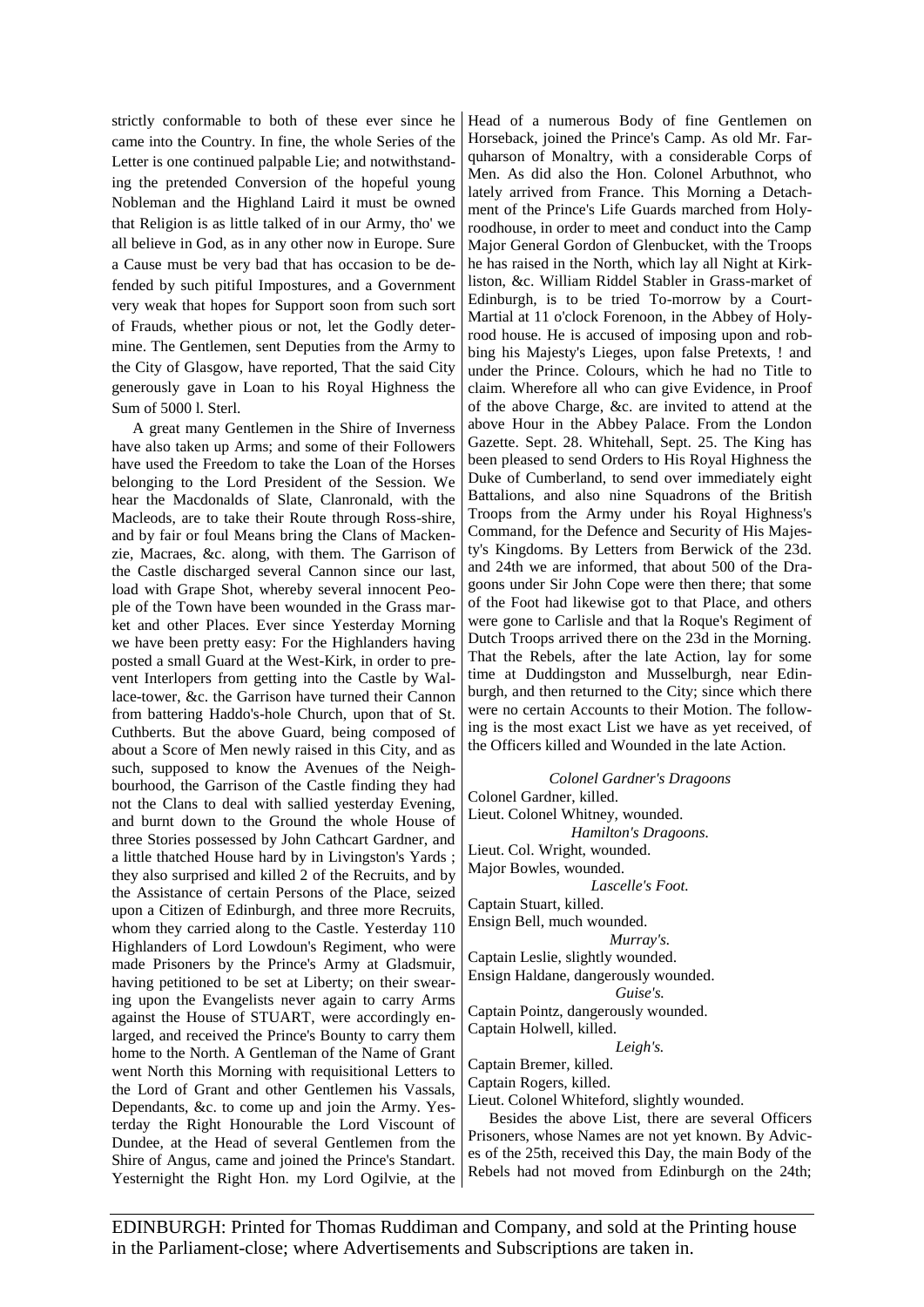and we hear that they are sending out Parties to press Horses.

### *From the St. James's Evening Post, Sept*. 28. *Extract of a Letter from Plymouth, Sept*. 24.

By a Dutch Ship put in here we have an Account, that they were for some time stopped at Burnt-Island near Rochfort; but that on the 9th Instant a Fleet of near 300 Ships sailed from that Place, and with them four Men of War of 80 and 90 Guns, but to what Place they were bound was a Secret; and as soon as the said Fleet was gone, the Embargo was taken off. This I had from the Master of the Ship which is vow here.

Letters from Newcastle say, that they are all very quiet again, and their Fears dissipated; and that they are in no Pain as to the Behaviour of the Keelmen, &c. Five Companies of General Blackeney's Regiment of Foot are on their March from Hampshire to Chester, in order to join the other five Companies which are now there, together with two Regiments of Foot, which are daily expected there from Ireland, who are all to march • Immediately for Scotland. We hear General Wade sets out early To-morrow to the North, in order to take upon him the Command his Majesty's Forces assembling there. An Officer in General Blackeney's Regiment has received a • • Letter from the General at Stirling, wherein he acquaints him, that a considerable Body of Rebels had appeared before that Place, whereupon he made a Sally, killed a great Number of them, upon which the Remainder thought proper to disappear. It is reported, that the young Pretender had Issued out an Order for the Parliament of Scotland to meet at the • Parliament-House in that City the 7th of October. Early yesterday Morning 1800 Soldiers were landed at Gravesend from Flanders; and this Day they began their March for Scotland, which they are ordered to go through with all Expedition. His Royal Highness the Duke of Cumberland is expected at Kensington from Flanders on Sunday next. After a glorious Campaign. Thursday upwards of 100 Horse were marked at the Tower, and sent to Woolwich, in order to carry a large Quantity of Arms, and Powder for Portsmouth. Some Accounts have been received by Sea, that the Sutherlands, Frazers, Mackays, and other loyal Clans in the North, have taken Arms for his Majesty's Service, and will speedily march into the Low Countries to act against the Rebels. According to some Accounts from the North, the Rebels are said to have surprized the King's Forces while it was dark, and that the Advantage they have gained, was chiefly owing to their perfect Knowledge of the Country, and to the excessive Fatigue of those Troops, harassed by a long March. (Though not 12 of them had ever been in the Spot before that Morning.) The same Letters add, that Mr. Murray of Broughton was killed in the Engagement. We hear that the Government have taken Care to secure and buy up all the Arms that lay in any Quantities throughout, the Kingdom. On Thursday 8 Regiments of Foot and 1500 Horse and Dragoons, ware ordered, by the King in Council, to embark at William-

stadt, part of which are, we hear, to be landed in the River, and the rest at Newcastle, to join Marshal Wade's Army; for which purpose 2 Regiments of Foot are likewise ordered from Ireland; and it is reckoned the whole of this Army will be full 16000 strong; a Force which cannot be resisted by any which the Rebels can bring against it. Last Thursday a Court of Lieutenancy was held at Guildhall, when the 6 Regiments of the Train'd-Bands of this City was ordered to march on the following Days, viz. the Red and Blue on Wednesday next, the Green and Yellow on Friday, and the Orange and White on the Monday following. They write from Hamburg, that a Report prevailed, and gained great Credit there, that the King of Prussia had prolonged the Cessation of Arms with Saxony for 8 Weeks, and that it was believed this was to give Time for dispatching a Courier from Dresden to Francfort, in order to obtain the final Sentiments of the Court of Vienna, on the Plan that has been proposed to her for establishing the Tranquillity of Europe.

#### LONDON, Sept. 28

MINUTES, from on board his Majesty's Ship the London at Chatham, September 25, 1745.

## COURT-MARTIAL.

Sir Chaloner Ogle, President,

| Admiral Main,       | Bramer.             |
|---------------------|---------------------|
| Commodore Smith.    | Sir Charles Malloy, |
| Captains.           | Geary,              |
| Parry,              | Callis,             |
| Windham,            | Rodney,             |
| Chambers,           | Erskine,            |
| Rentone,            | Pittman.            |
| Allen,              | Elliot.             |
| Franclyn,           | Spragg,             |
| Sir William Hewitt, | Swanton,            |
| Coleby,             | Stewart,            |
| Layton.             | Orme.               |

The Court assembled this Morning between 8 and 9, when Capt. Burrish of the Dorsetshire was called to the Bar, and brought to his Trial.

The Charge against him was.

*First*, For not engaging within Point-Blank; withdrawing from the Battle, and out of his proper Station in the Line.

*Secondly*, For not bearing down and engaging in his Station, notwithstanding Admiral Matthews sent him two several Orders to bear down, during the Engagement, to engage the Enemy; in return to which Orders, the said Burrish pretended he had no Powder fill'd, altho' an Engagement had been expected for several Days proceeding.

*Thirdly*, For firing when he was sure of not reaching the Enemy, upon a Point Blank, contrary to his Instructions and his Duty.

*Fourthly*, For not assisting and relieving the Marlborough, (tho' the next Ship to her, and capable of giving her Assistance) agreeable to his Instructions, and two several Orders sent to him by Lieutenant Bently from Admiral Matthews.

EDINBURGH: Printed for Thomas Ruddiman and Company, and sold at the Printing house in the Parliament-close; where Advertisements and Subscriptions are taken in.